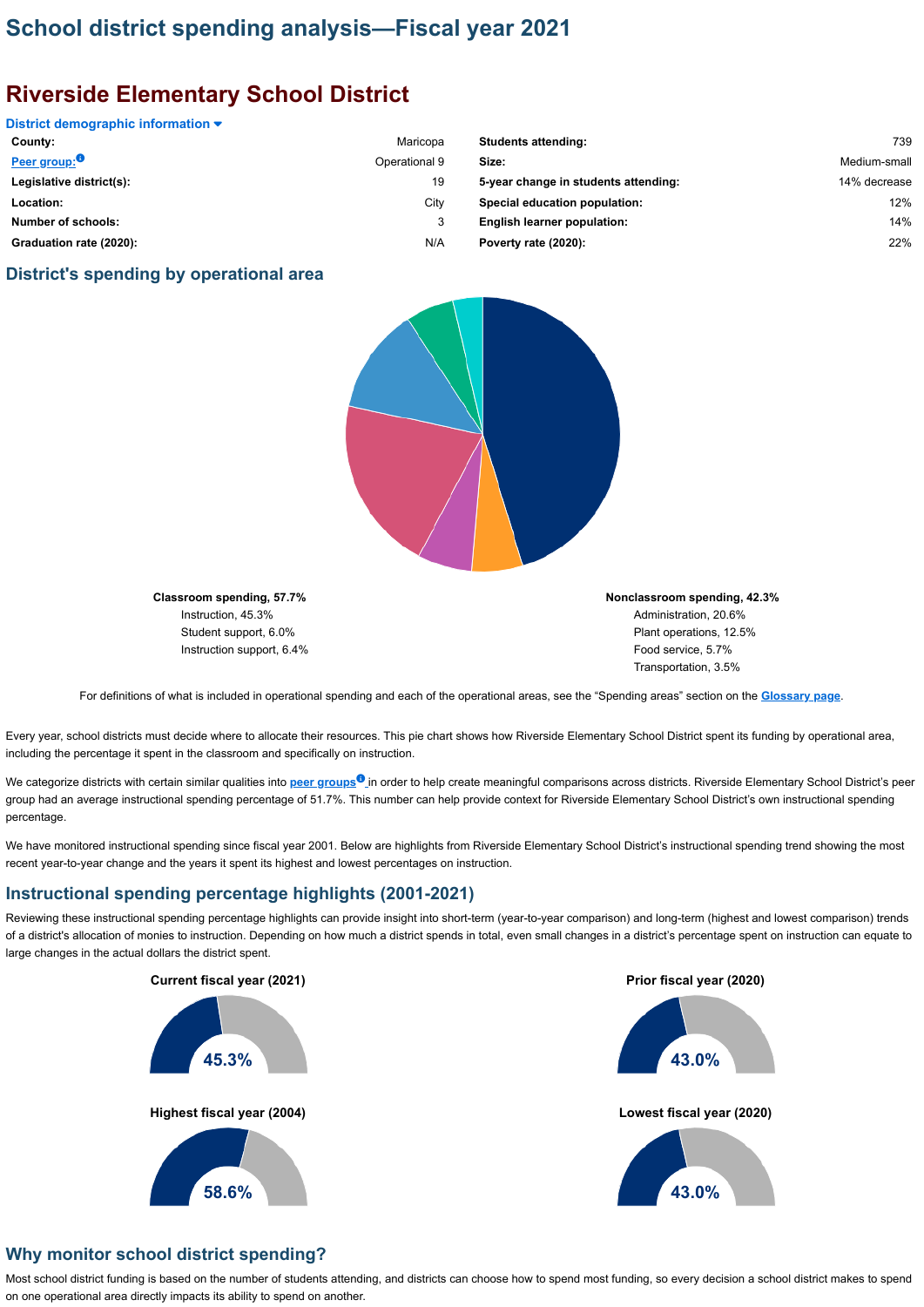The bar chart below, "Percentage point change in spending by area," illustrates how Riverside Elementary School District's spending by area has changed from the prior year and 5 years ago.

To put the spending percentages in context, it also can be helpful to review a district's per pupil spending in dollars. For example, 2 districts may spend the same percentage of their resources on instruction, but on a per student basis, 1 district may spend hundreds or even thousands of dollars more than the other.

## **Percentage point change in spending by area**

| Change in classroom spending, | Change in nonclassroom spending, | Change in classroom spending, | Change in nonclassroom spending,<br>0.5% |  |
|-------------------------------|----------------------------------|-------------------------------|------------------------------------------|--|
| 0.3%                          | $-0.3%$                          | $-0.5%$                       |                                          |  |
| Instruction, 0.9%             | Administration, 2.1%             | Instruction, 2.3%             | Administration, 1.0%                     |  |
| Student support, 0.2%         | Plant operations, 0.3%           | Student support, -0.1%        | Plant operations, 1.2%                   |  |
| Instruction support, -0.8%    | Food service, -1.4%              | Instruction support, -2.7%    | Food service, -1.7%                      |  |
|                               | Transportation, -1.3%            |                               | Transportation, 0.0%                     |  |

# **Per pupil spending by area**

| Area                      | <b>District FY 2020</b> | Peer average FY 2021 | State-wide FY 2021 | <b>District FY 2021</b> |
|---------------------------|-------------------------|----------------------|--------------------|-------------------------|
| <b>Classroom spending</b> |                         |                      |                    |                         |
| Instruction               | \$4,302                 | \$5,248              | \$5,521            | \$5,497                 |
| Student support           | \$617                   | \$889                | \$905              | \$731                   |
| Instruction support       | \$911                   | \$637                | \$576              | \$780                   |
| Nonclassroom spending     |                         |                      |                    |                         |
| Administration            | \$1,960                 | \$1,214              | \$1,041            | \$2,502                 |
| Plant operations          | \$1,128                 | \$1,134              | \$1,168            | \$1,512                 |
| Food service              | \$738                   | \$677                | \$396              | \$694                   |
| Transportation            | \$353                   | \$322                | \$369              | \$417                   |
| <b>Total operational</b>  | \$10,009                | \$10,121             | \$9,976            | \$12,133                |

| <b>Total per pupil spending</b> | \$18,049 | \$12,824 | \$12,331 | \$40,832 |
|---------------------------------|----------|----------|----------|----------|
| <b>Total nonoperational</b>     | \$8,040  | \$2,703  | \$2,355  | \$28,699 |
| Other                           | \$847    | \$184    | \$155    | \$879    |
| Interest                        | \$2,163  | \$343    | \$303    | \$2,441  |
| Equipment                       | \$1,625  | \$721    | \$722    | \$4,744  |
| Land and buildings              | \$3,405  | \$1,455  | \$1,175  | \$20,635 |

## **Operational efficiency measures**

Performance measures, such as those shown below, can be used in addition to instructional spending percentage to assess a district's operational efficiency. We have classified the District's spending relative to its peer districts' average as very low, low, comparable, high, very high, or N/A (not applicable). High or very high spending when compared to peer averages may signify an opportunity for improved efficiency in that area.



#### **Compare District's FY 2021 spending to: District's FY 2020 spending (1-year trend)**